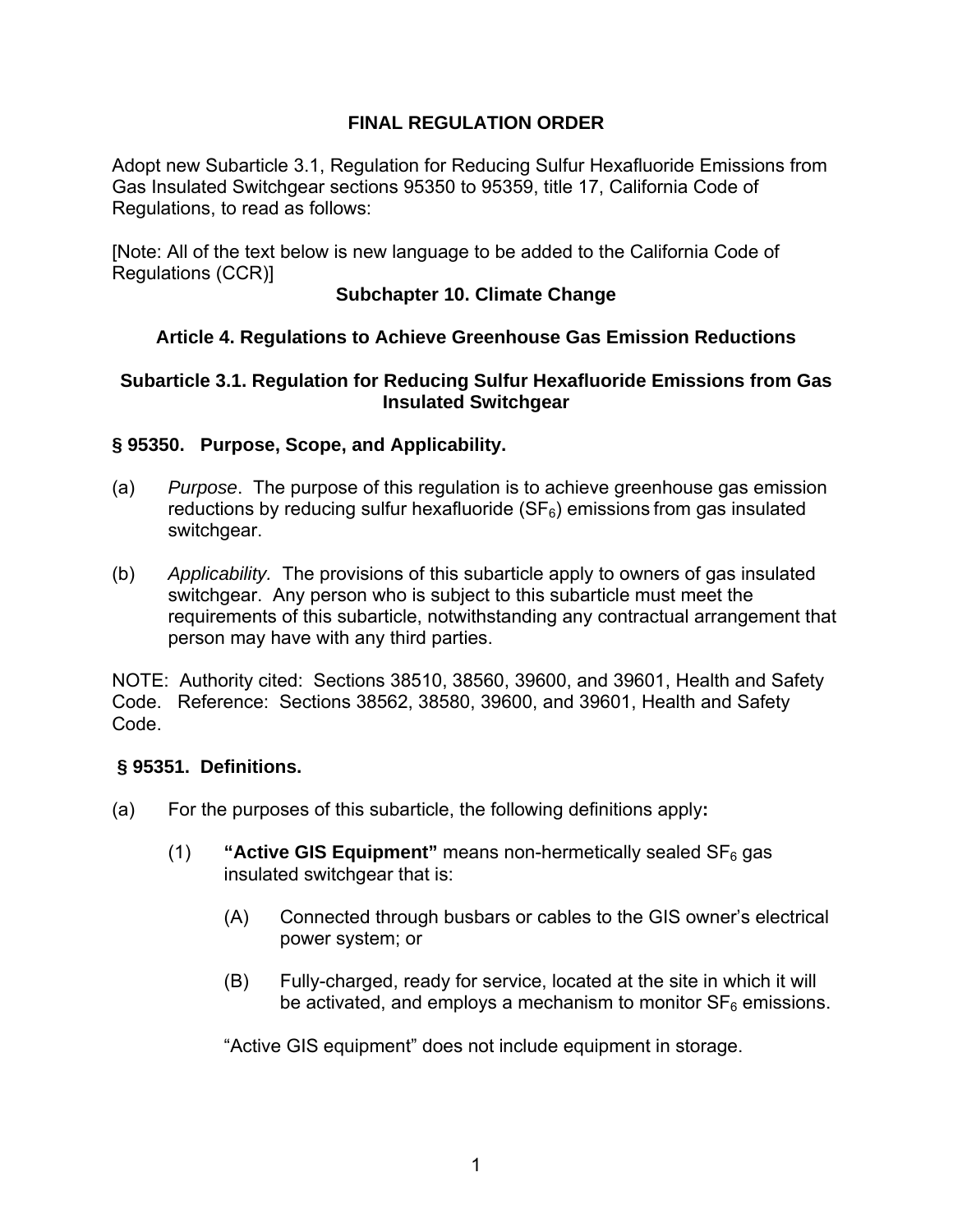- (2) **"Electrical Power System"** means the combination of electrical generators (i.e., power plants), transmission and distribution lines, equipment, circuits, and transformers used to generate and transport electricity from the generator to consumption areas or to adjacent electrical power systems.
- (3) **"Emergency Event"** means a situation arising from a sudden and unforeseen event including, but not limited to, an earthquake, flood, or fire.
- (4) **"Emission rate"** means, subject to the provisions of section 95356(e), a GIS owner's total annual  $SF_6$  emissions from all active GIS equipment divided by the average annual  $SF_6$  nameplate capacity of all active GIS equipment.
- (5) **"Executive Officer"** means the Executive Officer of the Air Resources Board (ARB) or his or her designee.
- (6) **"Gas container"** means a vessel containing or designed to contain SF6. "Gas container" includes pressurized cylinders, gas carts, or other containers.
- (7) **"Gas-insulated switchgear or GIS"** means all electrical power equipment insulated with  $SF_6$  gas regardless of location. Gas insulated switchgear or GIS includes switches, stand-alone gas-insulated equipment, and any combination of electrical disconnects, fuses, electrical transmission lines, transformers and/or circuit breakers used to isolate gas insulated electrical equipment.
- (8) **"GIS Owner"** means the person who owns gas insulated switchgear. "GIS owner" excludes temporary ownership by the original equipment manufacturer during GIS equipment transport and installation at a customer's site.
- (9) **"Hermetically Sealed Gas Insulated Switchgear"** means switchgear that is designed to be gas-tight and sealed for life. This type of switchgear is pre-charged with  $SF_6$ , sealed at the factory, and is not refillable by its user.
- (10) **"Nameplate Capacity"** means the design capacity of  $SF<sub>6</sub>$  specified by the manufacturer for optimal performance of a GIS device. Nameplate capacity may be found on the nameplate attached to the GIS device, or may be stated within the manufacturer's official product specifications.
- (11) **"NIST-Traceable Standards"** means national, traceable measurement standards developed by the National Institute of Standards and Technology (NIST).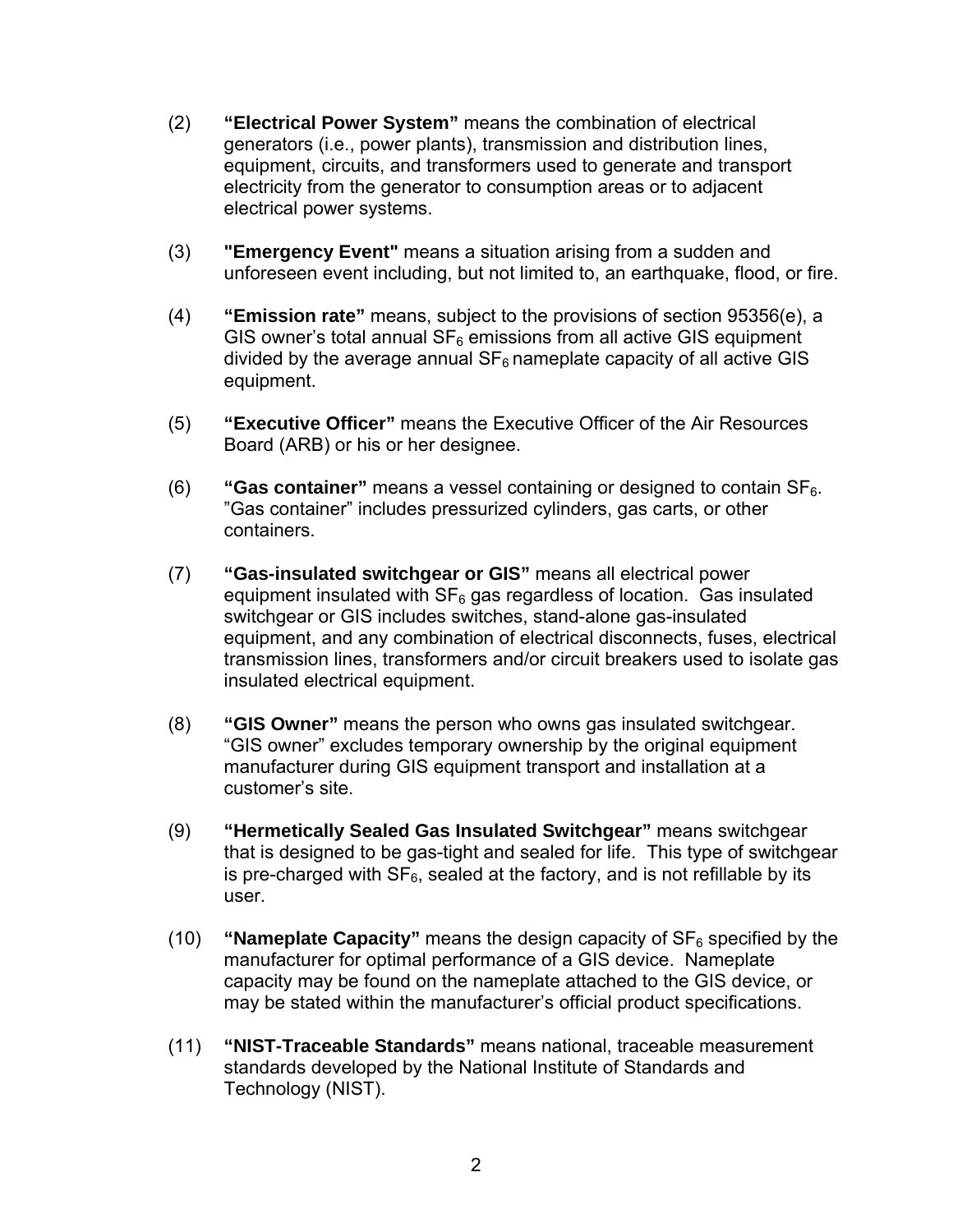- (12) **"Person"** shall have the same meaning as defined in Health and Safety Code section 39047.
- (13) **"Responsible Official**" means one of the following:
	- (A) For a corporation, a president, secretary, treasurer, or vicepresident of the corporation in charge of a principal business function, or any other person who performs similar policy or decision-making functions for the corporation, or a duly authorized representative of such person; or
	- (B) For a partnership or sole proprietorship, a general partner or the proprietor, respectively; or
	- (C) For a municipal, state, federal, or other public agency, either a principal executive officer or a ranking elected official.

NOTE: Authority cited: Sections 38510, 38560, 39600, and 39601, Health and Safety Code. Reference: Sections 38562, 38580, 39600, and 39601, Health and Safety Code.

## § 95352. Maximum Annual SF<sub>6</sub> Emission Rate.

For each calendar year specified below, the maximum annual  $SF<sub>6</sub>$  emission rate for each GIS owner's active GIS equipment shall not exceed the following:

| <b>Maximum Annual SF<sub>6</sub> Emission Rate</b> |                                                 |
|----------------------------------------------------|-------------------------------------------------|
| <b>Calendar Year</b>                               | Maximum Allowable SF <sub>6</sub> Emission Rate |
| 2011                                               | 10.0%                                           |
| 2012                                               | 9.0%                                            |
| 2013                                               | 8.0%                                            |
| 2014                                               | 7.0%                                            |
| 2015                                               | 6.0%                                            |
| 2016                                               | 5.0%                                            |
| 2017                                               | 4.0%                                            |
| 2018                                               | 3.0%                                            |
| 2019                                               | 2.0%                                            |
| 2020, and each                                     |                                                 |
| calendar year                                      |                                                 |
| thereafter                                         | 1.0%                                            |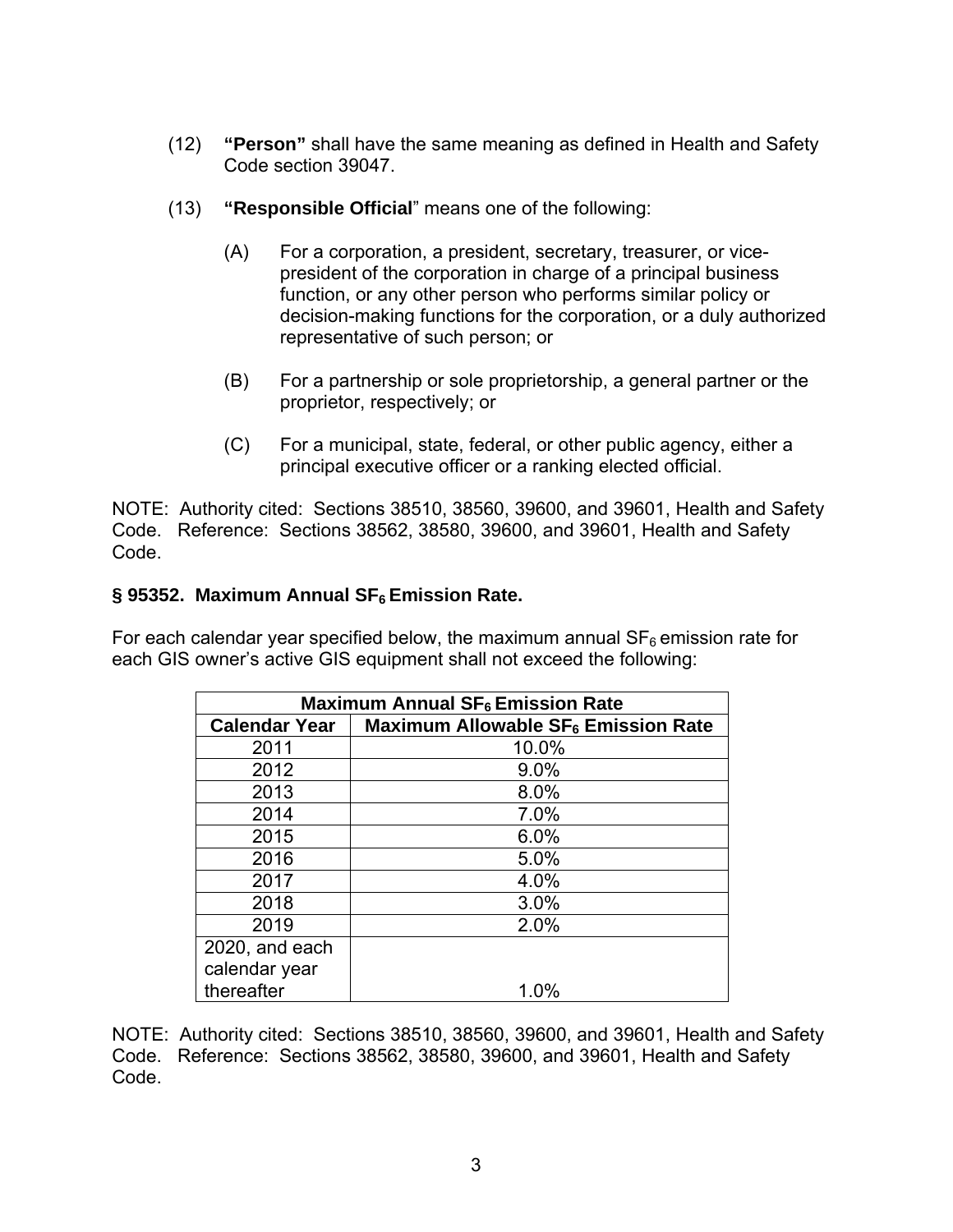## **§ 95353. Emergency Event Exemption.**

- (a) A GIS owner may request emissions from an emergency event to be exempted from the calculation of the maximum allowable emission rate if it is demonstrated to the Executive Officer's satisfaction that the release of  $SF<sub>6</sub>$ :
	- (1) Could not have been prevented by the exercise of prudence, diligence, and care; and
	- (2) Was beyond the control of the GIS owner.
- (b) A request for an exemption pursuant to this section must be submitted in writing to the Executive Officer within 30 calendar days after the occurrence of the emergency event, and must contain the following information:
	- (1) The GIS owner's name, physical address, mailing address, e-mail address and telephone number;
	- (2) A detailed description of the emergency event, including but not limited to the following:
		- (A) The nature of the event (e.g., fire, flood, earthquake);
		- (B) The date and time the event occurred;
		- (C) The location of the event;
		- (D) The GIS equipment that was affected by the event;
		- $(E)$  The amount of  $SF<sub>6</sub>$  released (in pounds);
	- (3) A statement and supporting documentation that the release occurred as a result of an emergency event; and
	- (4) A signed and dated statement, under penalty of perjury, provided by the appropriate responsible official that the statements and information contained in the submitted request are true, accurate, and complete.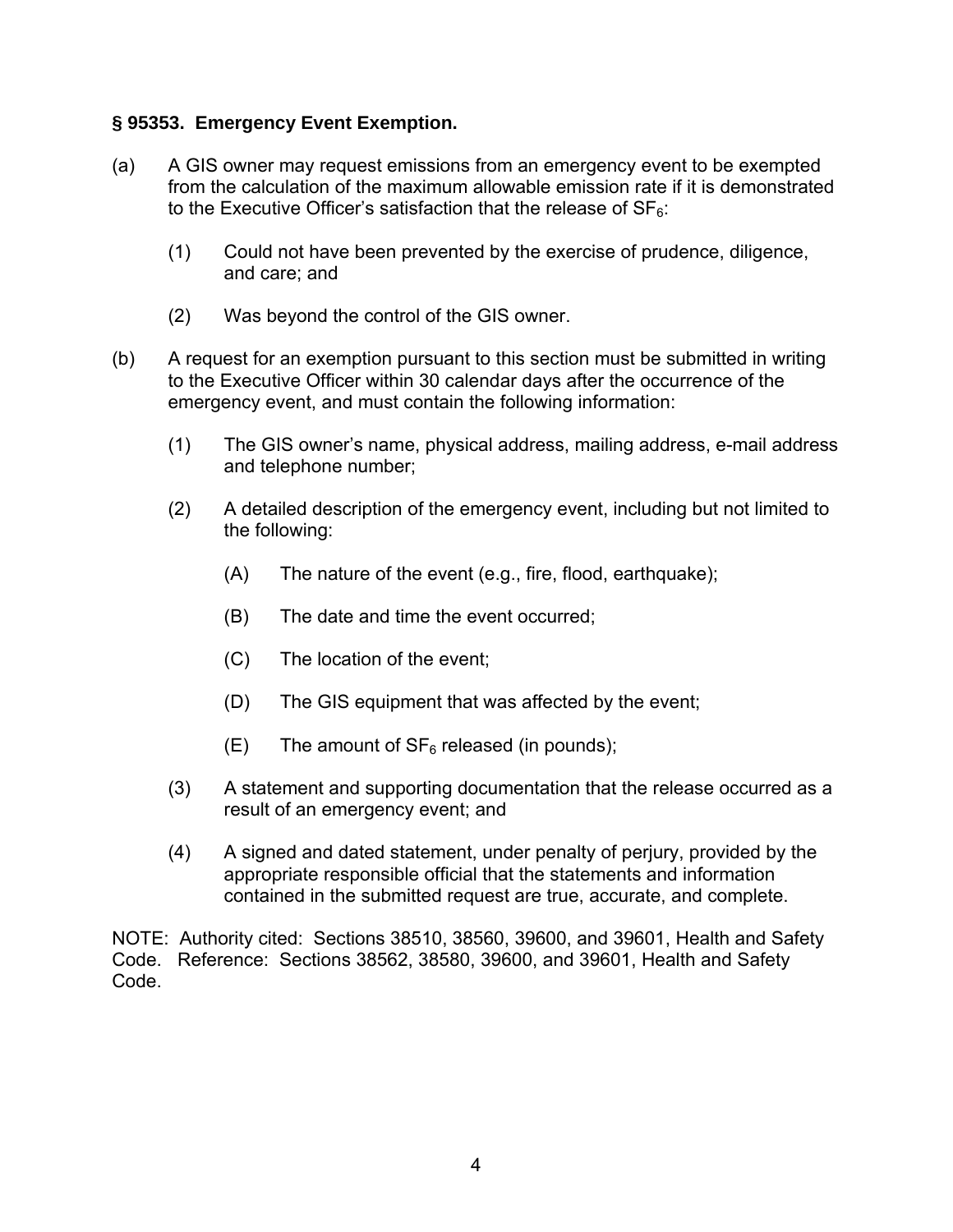## § 95354. SF<sub>6</sub> Inventory Measurement Procedures.

- (a) GIS owners must do all of the following:
	- (1) Establish and adhere to written procedures to track all gas containers as they are leaving and entering storage;
	- (2) Weigh all gas containers on a scale that is certified by the manufacturer to be accurate to within one percent of the true weight;
	- (3) Calibrate all scales used to measure quantities that are to be reported under this subarticle by:
		- (A) Using calibration procedures specified by the scale manufacturer; or
		- (B) If a scale manufacturer has not specified calibration procedures, using:
			- 1. A NIST traceable standard; and
			- 2. A published calibration method identified as appropriate for that scale by either the International Society of Weighing and Measurement or the National Conference on Weights and Measures.
	- (4) Calibrate scales used to measure quantities reported under this subarticle prior to the first reporting year.
	- (5) Recalibrate scales used to measure quantities reported under this subarticle at least annually, or at the minimum frequency specified by the manufacturer, whichever is more frequent.
- (b) GIS owners must:
	- (1) Establish and maintain a log of all measurements required by this section;
	- (2) Record the scale calibration methods used pursuant to this section; and
	- (3) Retain all documents and records required by this section for a minimum of three years.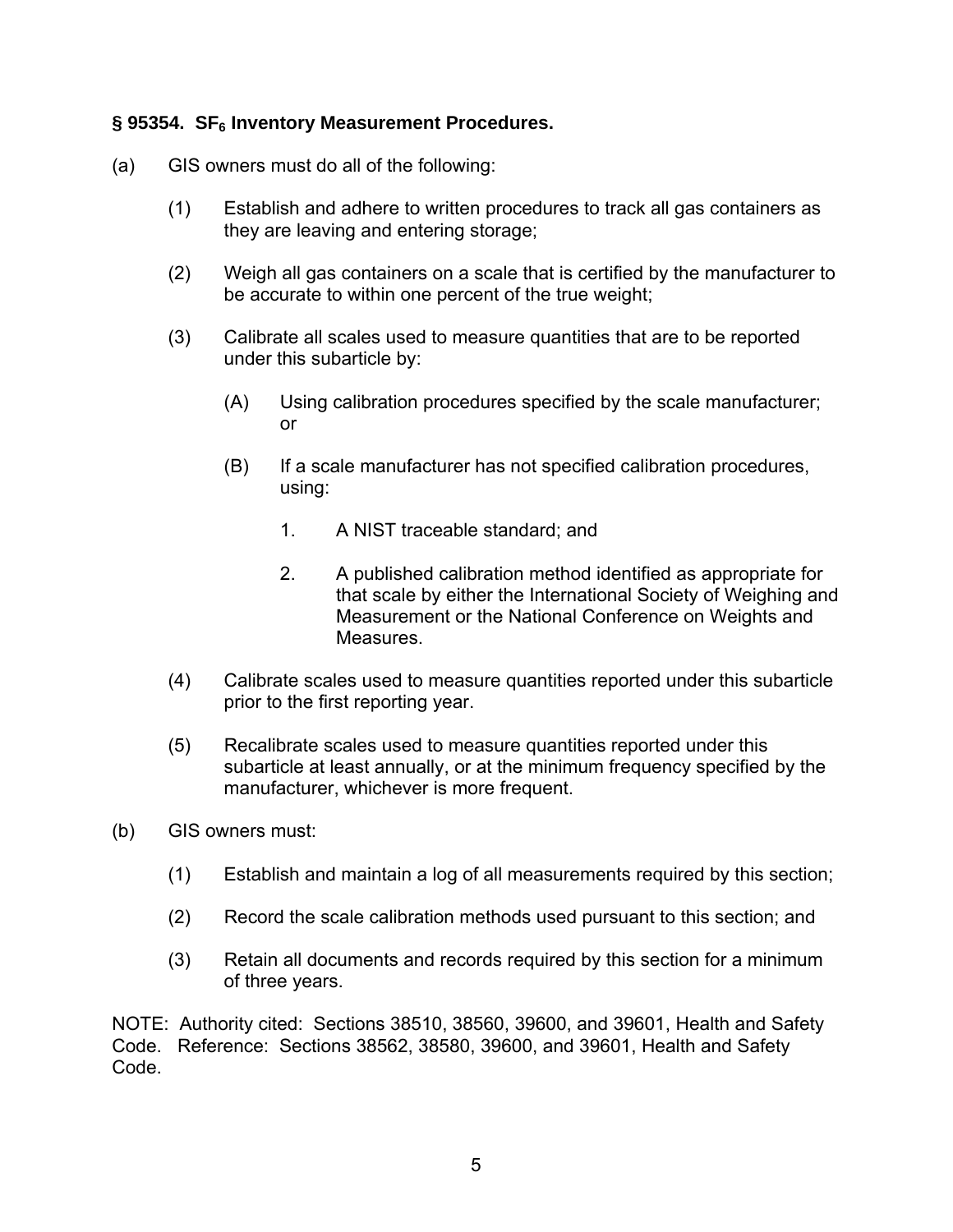# **§ 95355. Recordkeeping.**

GIS owners must:

- (a) Establish and maintain a current and complete GIS equipment inventory, which includes the following information for each piece of equipment:
	- (1) Manufacturer serial number;
	- (2) Equipment type (e.g., circuit breaker, transformer, etc);
	- (3) Seal type (hermetic or non-hermetic);
	- (4) Equipment manufacturer name;
	- (5) Date equipment was manufactured;
	- (6) Equipment voltage capacity (in kilovolts);
	- (7) Equipment  $SF_6$  nameplate capacity (charge in pounds);
	- (8) A chronological record of the dates on which  $SF<sub>6</sub>$  was transferred into or out of active GIS equipment;
	- (9) The amount, in pounds, of  $SF_6$  transferred into or out of the active GIS equipment;
	- (10) Equipment status (active or inactive); and
	- (11) Equipment location:
		- (A) The physical address for each piece of equipment must be listed; and
		- (B) Complete records must be kept of changes to the equipment inventory and the dates the changes occurred (such as installation of new equipment, removal of equipment, and disposition of the equipment (e.g., sold, returned to manufacturer, etc.)).
- (b) Establish and maintain a current and complete inventory of gas containers, which includes the following information for each container:
	- (1) A unique identification number;
	- (2) Size;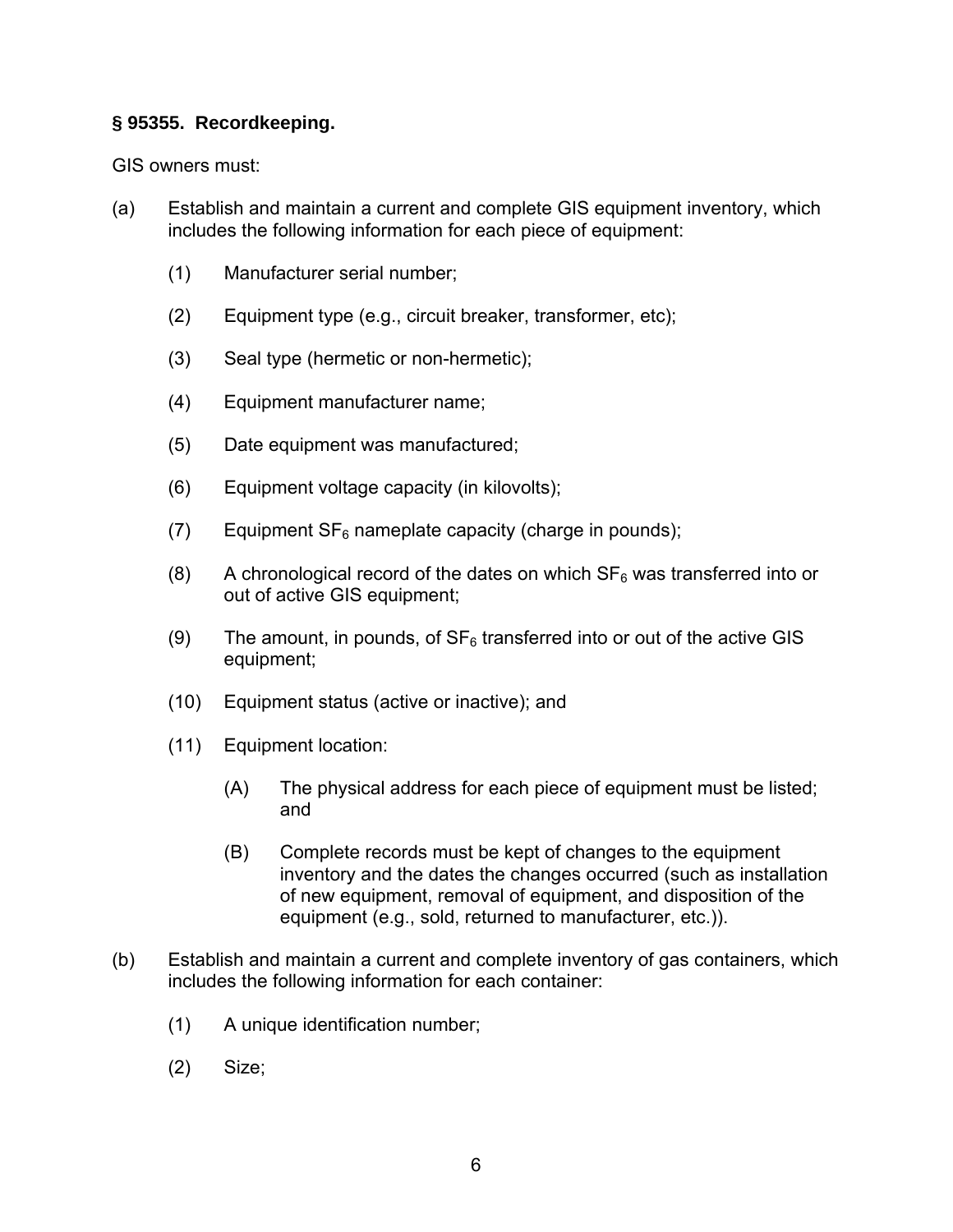- (3) Location;
- (4) The weight, in pounds, of  $SF_6$  in each container at the end of each calendar year, and when gas containers are added or removed from inventory.
- (c) Retain  $SF_6$  gas and equipment purchase documentation (such as contracts, material invoices, receipts, etc.);
- (d) Retain all records required by this subarticle for a minimum of three calendar years;
	- (1) GIS owners headquartered in California must retain all records at a location within California;
	- (2) GIS owners headquartered in other states may retain all records at location in California or at their business offices nearest to California;
- (e) Have all records available for ARB inspection at time of inspection; and
- (f) Upon request by ARB, provide these records to the Executive Officer.

NOTE: Authority cited: Sections 38510, 38560, 39600, and 39601, Health and Safety Code. Reference: Sections 38562, 38580, 39600, and 39601, Health and Safety Code.

#### **§ 95356. Annual Reporting Requirements.**

- (a) By June 1, 2012, and June  $1<sup>st</sup>$  of each year thereafter, each GIS owner must submit an annual report to the Executive Officer for emissions that occurred during the previous calendar year.
- (b) The annual report must contain all of the following information:
	- (1) Reporting entity name, physical address, and mailing address;
	- (2) Location of records and documents maintained in California if different from the reporting entity's physical address.
	- (3) Name and contact information including e-mail address and telephone number of the person submitting the report, and the person primarily responsible for preparing the report;
	- (4) The year for which the information is submitted;
	- (5) A signed and dated statement provided by the appropriate responsible official that the information has been prepared in accordance with this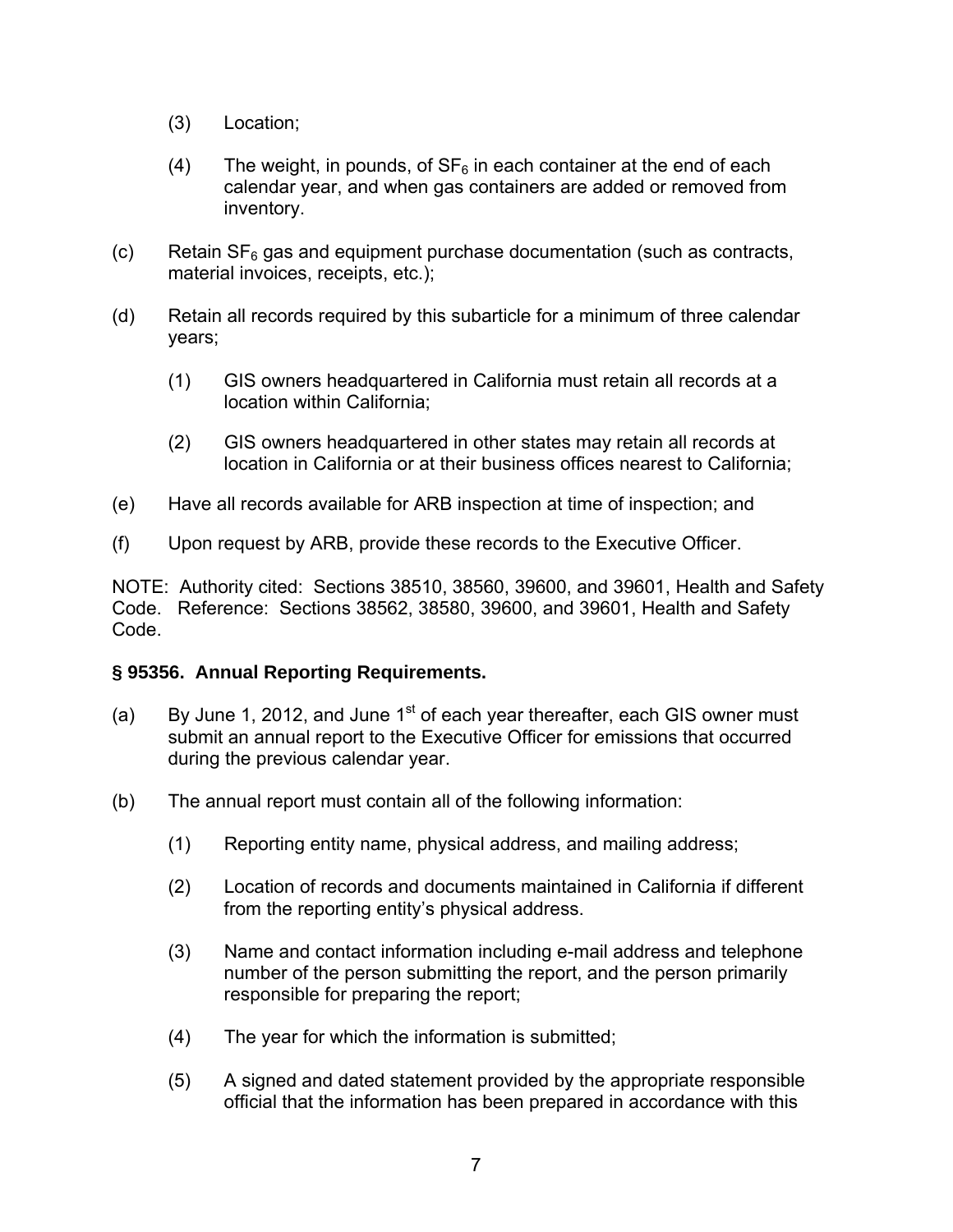subarticle, and that the statements and information contained in the submitted emission data are true, accurate, and complete.

- (6) Annual  $SF_6$  emissions as calculated using the equation specified in subsection (d), below;
- (7) Annual  $SF_6$  emission rate as calculated using the equation specified in subsection (e), below;
- (8) A gas insulated switchgear inventory report containing the information required by Section 95355, subsections (a)(1) through (a)(10); and
- (9) A gas container inventory report containing the information required by Section 95355, subsections (b)(1) through (b)(4).
- (c) The annual report shall be submitted to the Executive Officer as follows:
	- (1) GIS owners subject to the requirements of title 17, California Code of Regulations, section 95100 *et seq*., shall use the ARB Greenhouse Gas Reporting Tool or other mechanism, as specified in title 17, California Code of Regulations, section 95104.
	- (2) GIS owners not subject to the requirements of title 17, California Code of Regulations, section 95100 *et seq*., may either:
		- (A) Use the ARB's Greenhouse Gas Reporting tool, or other mechanism, as specified in title 17, California Code of Regulations, section 95104; or
		- (B) Submit reports in writing to ARB through the US Postal Service, electronic mail or by personal delivery.
- (d) *Annual SF6 Emissions*. GIS owners must use the following equation to determine their  $SF<sub>6</sub>$  emissions:

Equation for determining annual  $SF<sub>6</sub>$  emissions:

User Emissions = (Decrease in  $SF_6$  inventory) + (Acquisitions of  $SF_6$ ) – (Disbursements of  $SF_6$ ) – (Net increase in total nameplate capacity of active GIS equipment owned).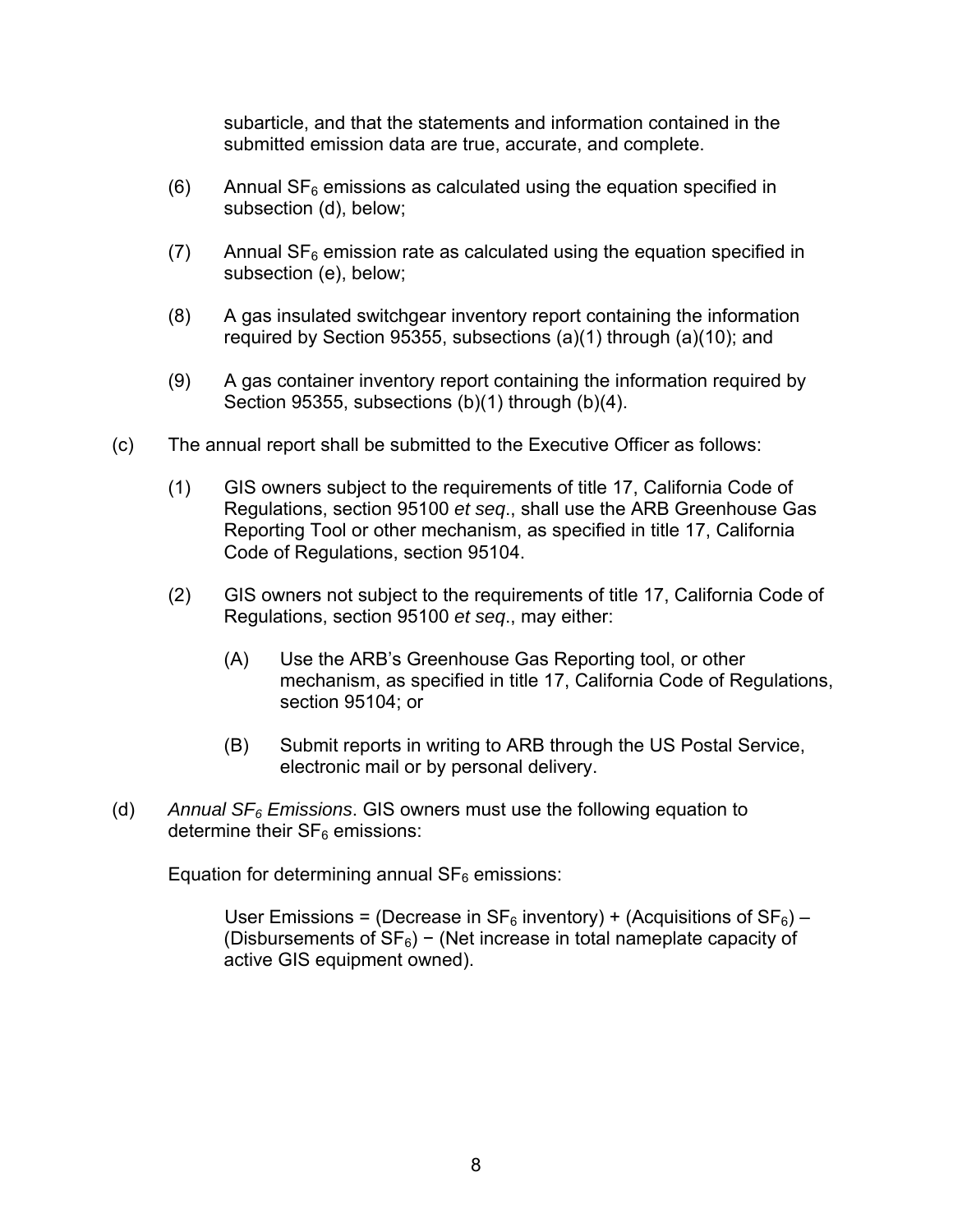Where:

Decrease in  $SF_6$  inventory = ( $SF_6$  stored in containers, but not in equipment, at the beginning of the year) - ( $SF<sub>6</sub>$  stored in containers, but not in equipment, at the end of the year).

Acquisitions of  $SF_6 = (SF_6$  purchased in bulk from chemical producers, distributors, or other entities) +  $(SF_6$  purchased from equipment manufacturers, distributors, or other entities with or inside active GIS equipment) + ( $SF<sub>6</sub>$  returned to site after off-site recycling).

Disbursements of  $SF_6 = (SF_6)$  in bulk and contained in active GIS equipment that is sold to other entities) + ( $SF<sub>6</sub>$  returned to suppliers) +  $(SF_6$  sent off site for recycling) +  $(SF_6$  sent to destruction facilities).

Net increase in total nameplate capacity of active GIS equipment owned = (The nameplate capacity of new active GIS equipment) - (Nameplate capacity of retiring active GIS equipment).

(e) *Annual SF6 Emission Rate.* GIS owners shall use the following equations to determine their  $SF<sub>6</sub>$  emission rate.

Equation for determining emissions rate:

$$
ER = \underbrace{Emissions}_{C_{avg}}
$$

Where:  $ER = E$  Emission Rate Emissions = Annual emissions per subsection (d) (lbs) C*avg* = Average system nameplate capacity as

expressed in the equation below (lbs)

$$
C_{avg} = \frac{\sum_{i=1}^{n} (d_i C_i)}{365}
$$

Where: C<sub>avg</sub> = The average system nameplate capacity (lbs)

- n = The number of GIS devices
- $d_i$  = The number of days during the year the GIS device was in active service
- $C_i$  = The nameplate capacity (lbs) of the GIS device